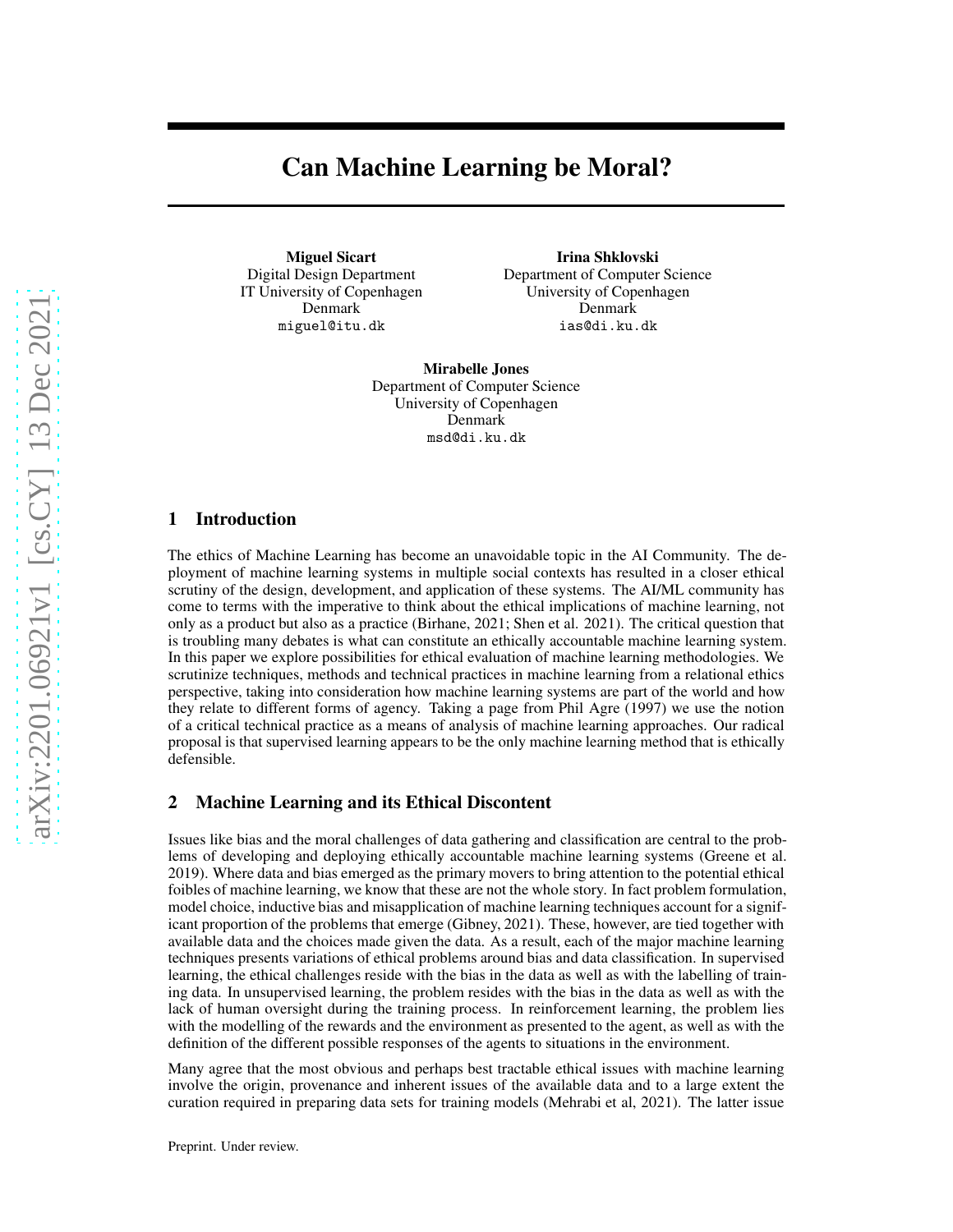is interesting because part of the problem with curation and labeling data emerges from the fact that all humans are biased in myriad ways and our judgements can be erroneous (Barbosa 'I&' Chen, 2019. By removing or minimizing the role of human agency in the training process, reinforcement and unsupervised learning have tried to address this fact. By removing humans from the process, these approaches are trusting in an engineering solution that assumes that formalized models are by definition objective and ethically neutral. However, removing human agency from the training phase also removes any possibility for ethical accountability and oversight from the critical part of machine learning. In response we see a series of human-in-the-loop solutions that have tried to combine the engineering benefits of these approaches with the accountability of human agency (Gupta et al. 2020, Sloane et al. 2020). These include fairness analytics tools such as AIFairness360, the What-If tool, and explainability tools such as LIME. However, these practices only insert humans at predetermined locations in the process, and do not specify the type of moral action and accountability that the human should add to the loop. In other words, the human may supervise the loop, but there are limits to what can be questioned and how. With these arguments in mind, we consider what it takes for an ML system and technical practice to become ethically accountable.

## 3 Supervised Learning as the Only Ethical Machine Learning

We argue that supervised learning is the only ethical machine learning approach. As supervised learning requires active human intervention in understanding the data and creating the training labels, it is the Machine Learning technique that allows for active reflection and engagement with the technical practice of model training.

Categorizing data to train a model is a moral act. It is imperative then that those doing the categorizing or at least those setting up the conditions for categorizing to be done understand that these categories not only may reproduce bias, but also that they are applied to probably biased data. Supervised learning opens up for several positions of ethical engagement with a machine learning process: in the data selection, the data classification, and the reviewing of the accuracy of the results produced by the model. Each of these steps offers opportunities for interrogation and reflection.

We propose to frame Supervised Learning as a type of Critical Technical Practice that defines the act of labeling and classifying data sets for machine learning models as an ethical process. Following Agre's mandate of reforming AI, we propose to locate the source of accountability not with the algorithms or the data sets, but with the relations between the people that engage in labeling the data and the machine learning system that will be used to train a model. Similar to other forms of learning, we situate the ethical responsibility and accountability with the teacher, not with the students or the physical classroom. Sure the students are responsible for their own learning, but it is the teacher's ethical responsibility to create the right conditions for learning.

## 4 Implications for Machine Learning

Our argument has these implications:

- Any type of ML approach that does not demand ethical engagement with both the data and its labelling will be inevitably ethically flawed.
- Human-in-the-loop approaches are not addressing ethical issues in ML since human ethical agency does not have an effect in the loop. Our approach, arguing that data modelling and classification are inherently moral activities that should be central to ML, does address this issue.
- Supervised Learning as the only moral type of ML implies that the production of ML models will become more laborious, as the usage of ethically questionable methods for mass labelling of data like Mechanical Turk would undermine the critical technical practice of ML. There is no ethical ML without ethical labor.

The next stage of our research is to specify the requirements for supervised learning to be an ethical Critical Technical Practice (Agre, 1997). To do so, we will draw on relational ethics theory, as we understand supervised learning to be a relational engagement with a sociotechnical problem space.